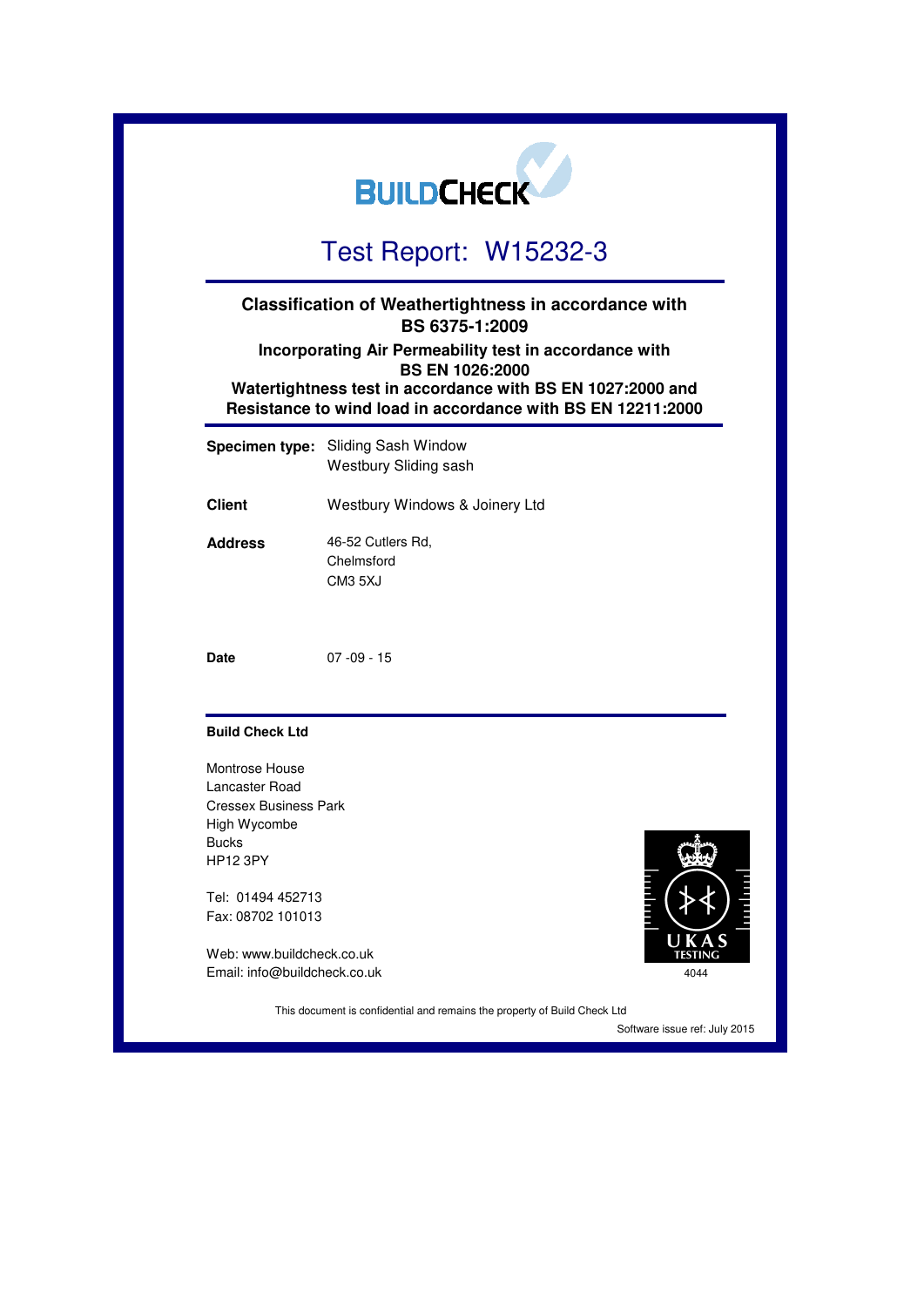

# **Summary**

The weathertightness classification tests were commissioned by Ross Howitt-Page, Winkhaus UK Ltd, 2950 Kettering Parkway, Kettering, Northants , NN15 6XZ , and were performed in accordance with the following standards:

- Air permeability tests in accordance with BS EN 1026:2000
- Watertightness test in accordance with BS EN 1027:2000
- Wind resistance tests in accordance with BS EN 12211:2000
- Exposure category classification in accordance with BS 6375-1:2009 (clauses 6, 7 and 8)

This report records the test data and documents all of the calculations in accordance with the equations contained within the above standards.

The following classification was achieved:

| UK exposure | Air permeability |                          | Watertightness |                          | Resistance to wind load |      |                |      |
|-------------|------------------|--------------------------|----------------|--------------------------|-------------------------|------|----------------|------|
| category    | Class            | Maximum test<br>pressure | Class          | Maximum test<br>pressure | Class                   | P1   | P <sub>2</sub> | P3   |
| 2000        |                  | 600 Pa                   | 8A             | Pa<br>450 -              | A5                      | 2000 | 1000           | 3000 |

Gorden Stewart - Test Engineer Richard Bate – Technical Director

Issue Date: 07 -09 - 15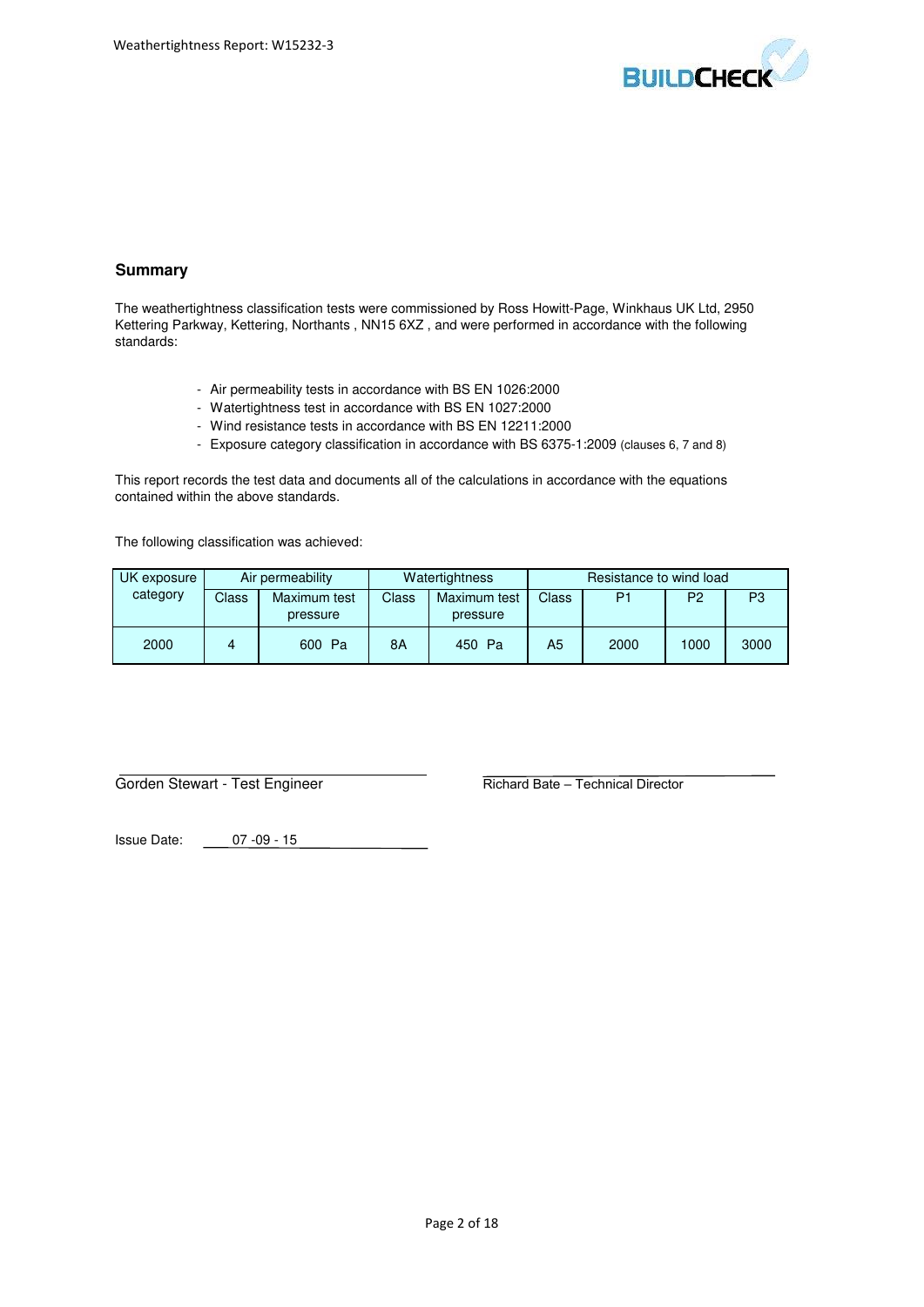

| Contents |  |
|----------|--|
|----------|--|

# **Page No.**

| <b>Test Specimen</b>          | 4  |
|-------------------------------|----|
| <b>Results and Analysis</b>   | 6  |
| Conclusion                    | 7  |
| Appendix 1 - Test data        | 8  |
| Appendix 2 - Product drawings | 15 |
| Appendix 3 - Test procedure   | 17 |
| Appendix 4 - Equipment used   | 19 |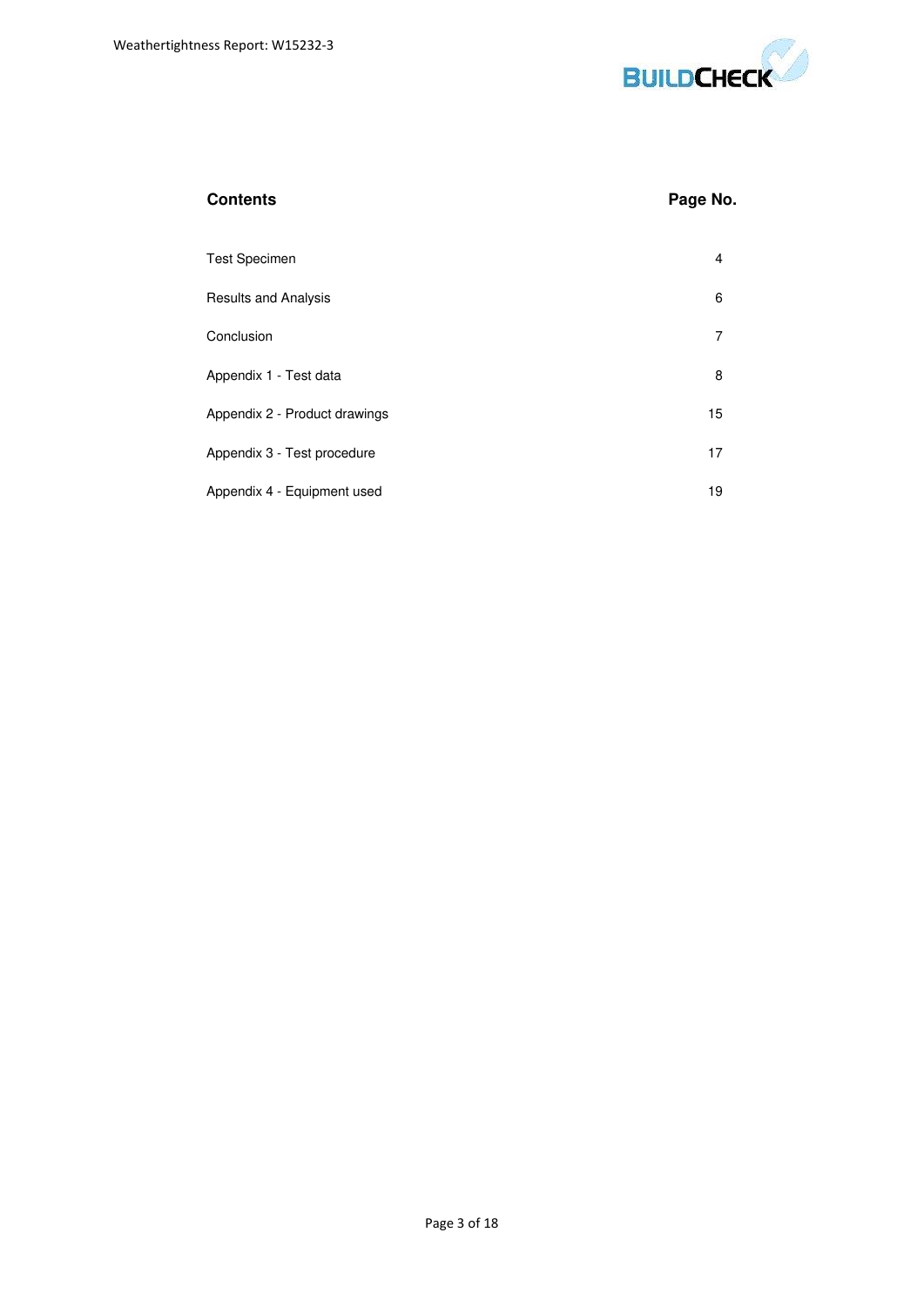

#### **Test Specimen**

The test specimen was received on 16 - 07 - 2015.

The specimen type and size to be tested was determined by the client, who selected and delivered the specimen to Build Check's Laboratory.

The specimen was kept in the laboratory from the date it was received until the date it was tested and was conditioned for a minimum of 4 hours.

The specimen had no vents and therefore did not require sealing.

Listed below is a description of the test specimen including size and materials used as supplied by customer- for further information see drawings and photographs in the Appendices.

# **Description of test specimen**

| Type of specimen:          | Sliding Sash Window                             |
|----------------------------|-------------------------------------------------|
| Brand/range name           | Westbury Sliding sash                           |
| Door frame construction    |                                                 |
| Material / profile:        | Laminated Redwood / Accoya face                 |
| Size (w $x h x t$ ) in mm: |                                                 |
| Joints                     | Scribed / Dowelled / Glued                      |
| Seals                      | Deventer Silicone / Brush                       |
| <b>Thermal insert</b>      | n/a                                             |
| Sash frame construction    |                                                 |
| Material / profile:        | Laminated Redwood / Accoya face                 |
| Size (w x h x t) in mm):   | $62w \times 68$ thk                             |
| Joint:                     | As frame                                        |
| Thermal insert:            | na                                              |
| Seals:                     | Deventer Silicone / Brush                       |
| Glazing                    |                                                 |
| Size (w x h x t) in mm:    | 28mm Tough / tough 4/20/4                       |
| Unit:                      | Planitherm one / plus                           |
| Manufacturer:              | St Gobain                                       |
| Beads:                     | Accoya wood                                     |
| Gasket:                    | Double Sided tape inside / Silicone cap outside |
|                            |                                                 |
| <b>Hardware</b>            | 2no. Claw window fastener                       |
|                            | 2no Sash lifts                                  |
|                            | <b>Pretensioned Spiral Balance</b>              |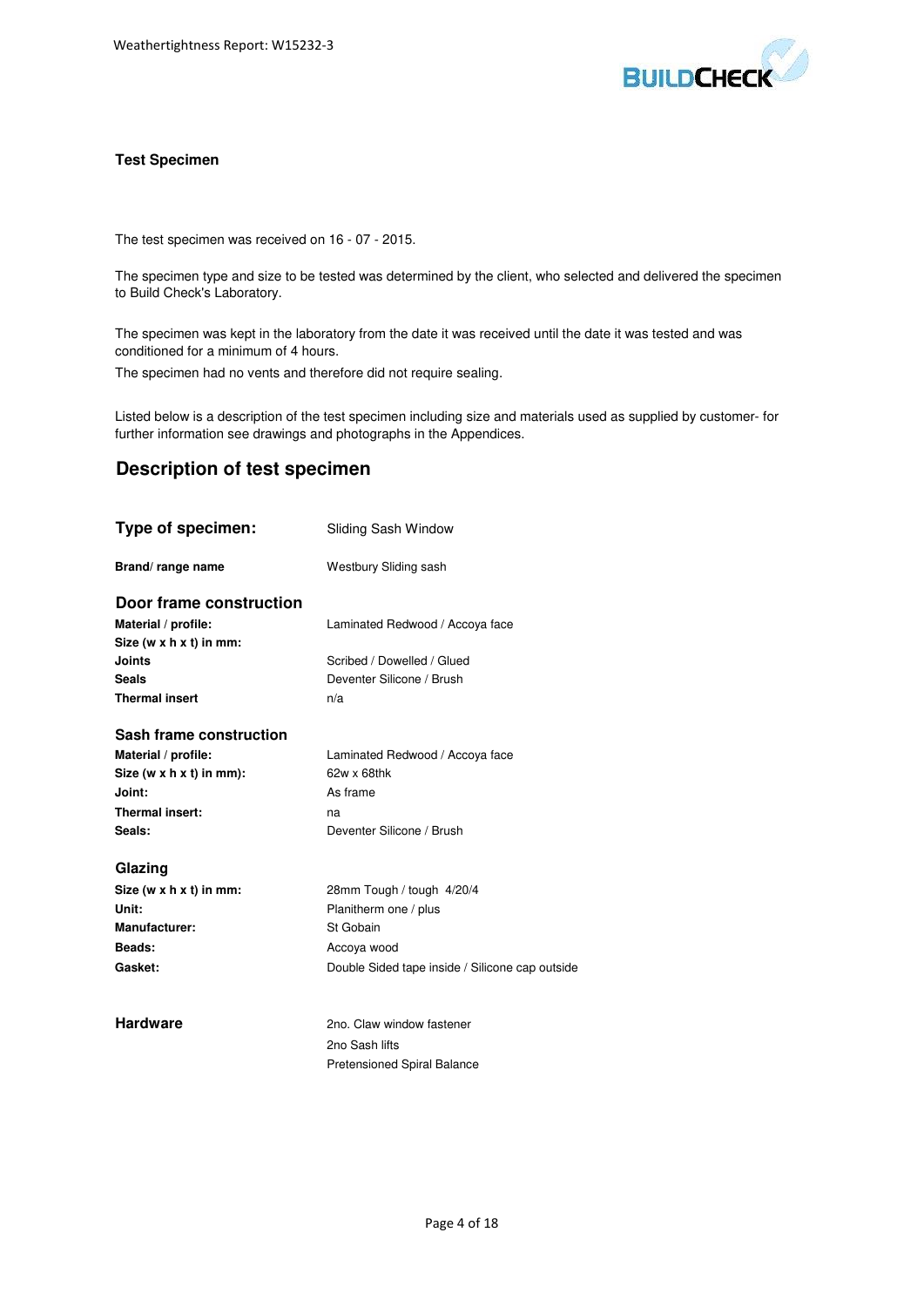

## **Specimen photograph**



#### **Test Procedure**

## **Results and analysis**

#### **Air permeability tests:**

Individual readings of airflows for each pressure step (positive and negative) for both the chamber air permeability test and the total air permeability tests are tabulated in Appendix 1. The net air permeability was calculated as the difference between total and chamber air permeability and this was adjusted for laboratory temperature and atmospheric pressure on the day of testing using the following equation:

$$
V_{\text{net},\text{ad}} = V_{\text{net}} \times \frac{293}{273 + T_{x}} \times \frac{P_{x}}{101.3}
$$
  
where  
 $T_{x} =$  Temperature of the laboratory in °C  
 $P_{x} =$  Amperature of the laboratory in °C  
 $V_{\text{net}} =$  Antnospheric pressure in the laboratory in kPa  
 $V_{\text{net},\text{ad}} =$  Net air permeability, adjusted for Laboratory conditions  
 $V_{\text{net},\text{ad}} =$  Net air permeability, defined as total air permeability minus chamber air permeability

The adjusted air permeability was then divided with the overall specimen area to establish the air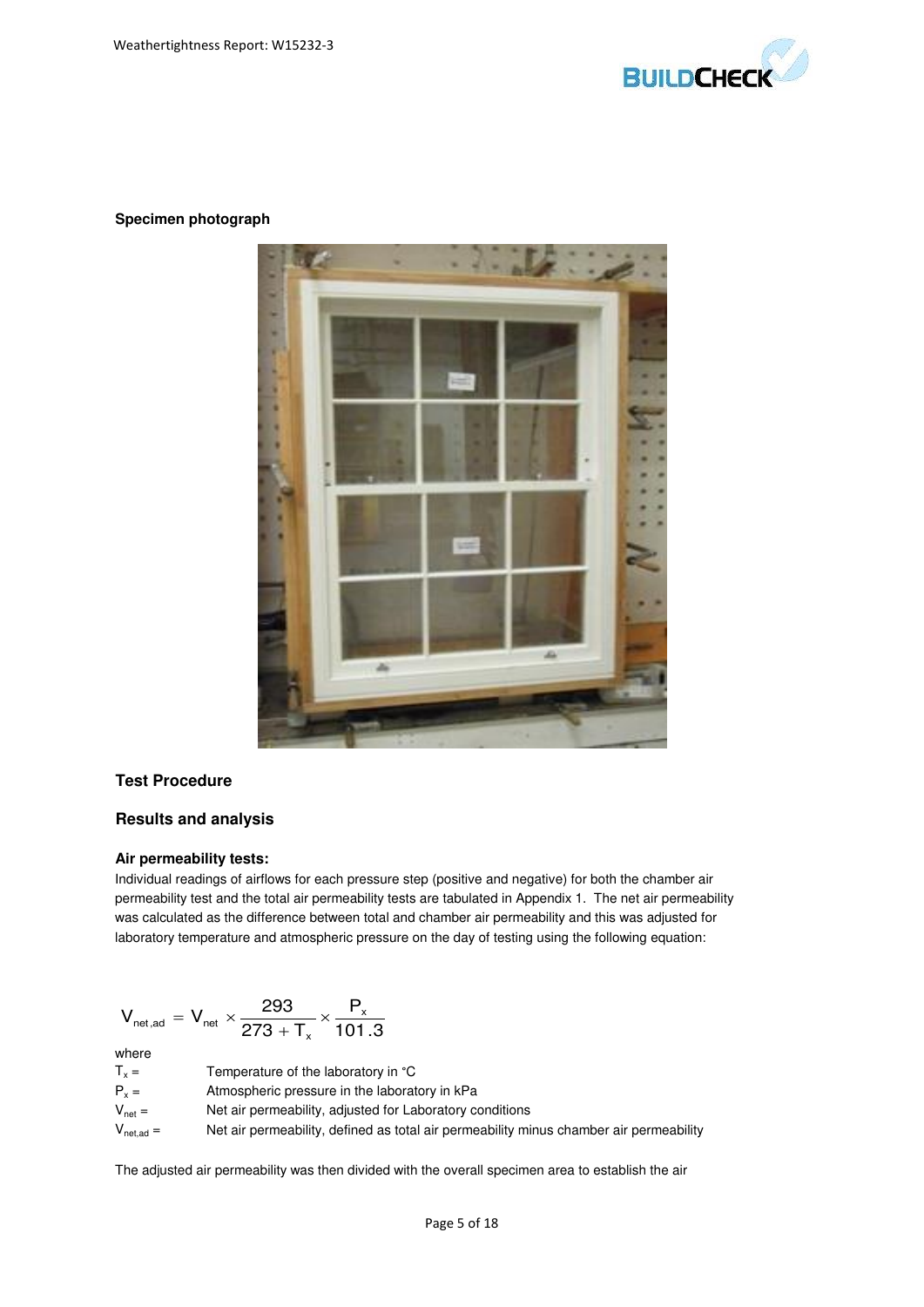

permeability in relation to area  $(V_A)$  and with the total joint length to give air permeability in relation to opening length  $(V_L)$ . All recorded and calculated values can be found in Appendix 1.

Graphs of the air permeabilities (VA and VL) against air pressure indicate the performance criteria for classes 1 to 4 as defined in BS 6375-1:2009 and from them it can be seen that the following air permeability classes can be awarded:

Classes in relation to overall area:

| 1st test, positive pressure: | Class 4 |
|------------------------------|---------|
| 1st test, negative pressure: | Class 4 |
| 2nd test, positive pressure: | Class 4 |
| 2nd test, negative pressure: | Class 4 |

Classes in relation to length of opening joint:

| 1st test, positive pressure: | Class 4 |
|------------------------------|---------|
| 1st test, negative pressure: | Class 4 |
| 2nd test, positive pressure: | Class 4 |
| 2nd test, negative pressure: | Class 4 |
|                              |         |

Giving an overall air permeability class of: **Class 4**

#### **Watertightness tests:**

Any water penetrations occuring during the test (including the pressure and the time at which it occurred) were recorded and has been tabulated in Appendix 1. It also contains a drawing with marked positions of the penetration(s).

Based on the requirements in BS EN 12208, the specimen can be awarded the following watertightness class of: **Class 8A**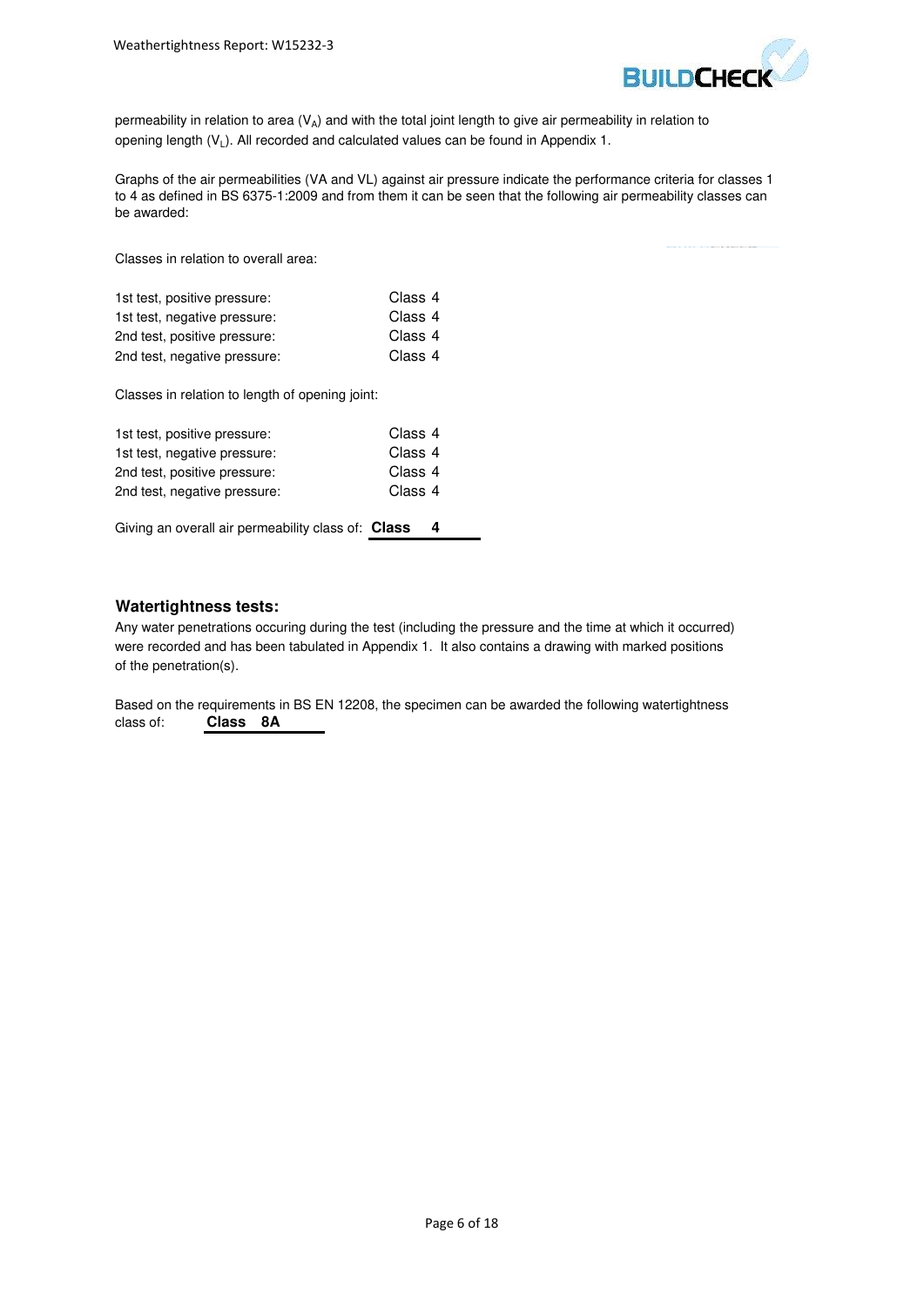

# **Wind Resistance tests**

## **Deflection test**

The recorded deflections - both the deflections during the wind gust and the residual deflections have been tabulated in Appendix 1. The deflections were expressed relative to the deflection length.

Based on the requirements in BS EN 12210, the specimen can be awared the following wind deflection class of: **Class A5**

The maximum test pressure (P1) was: 2000 Pa

**Repeated pressure test**

The results and any damage or functioning defects were recorded - See Appendix 1.

## **Safety tests**

Any occuring damage was recorded - See Appendix 1.

# **Conclusion**

Based on the above the specimen tested can be awarded the following classes with regard to weathertightness in accordance with BS 6375-1:2009:

| UK exposure | Air permeability |                          | Watertightness |                          | Resistance to wind load |                |                |      |
|-------------|------------------|--------------------------|----------------|--------------------------|-------------------------|----------------|----------------|------|
| category    | Class            | Maximum test<br>pressure | Class          | Maximum test<br>pressure | <b>Class</b>            | P <sub>1</sub> | P <sub>2</sub> | P3   |
| 2000        |                  | 600 Pa                   | <b>8A</b>      | 450 Pa                   | A5                      | 2000           | 1000           | 3000 |

The classes obtained are specific to the type and size of specimen tested.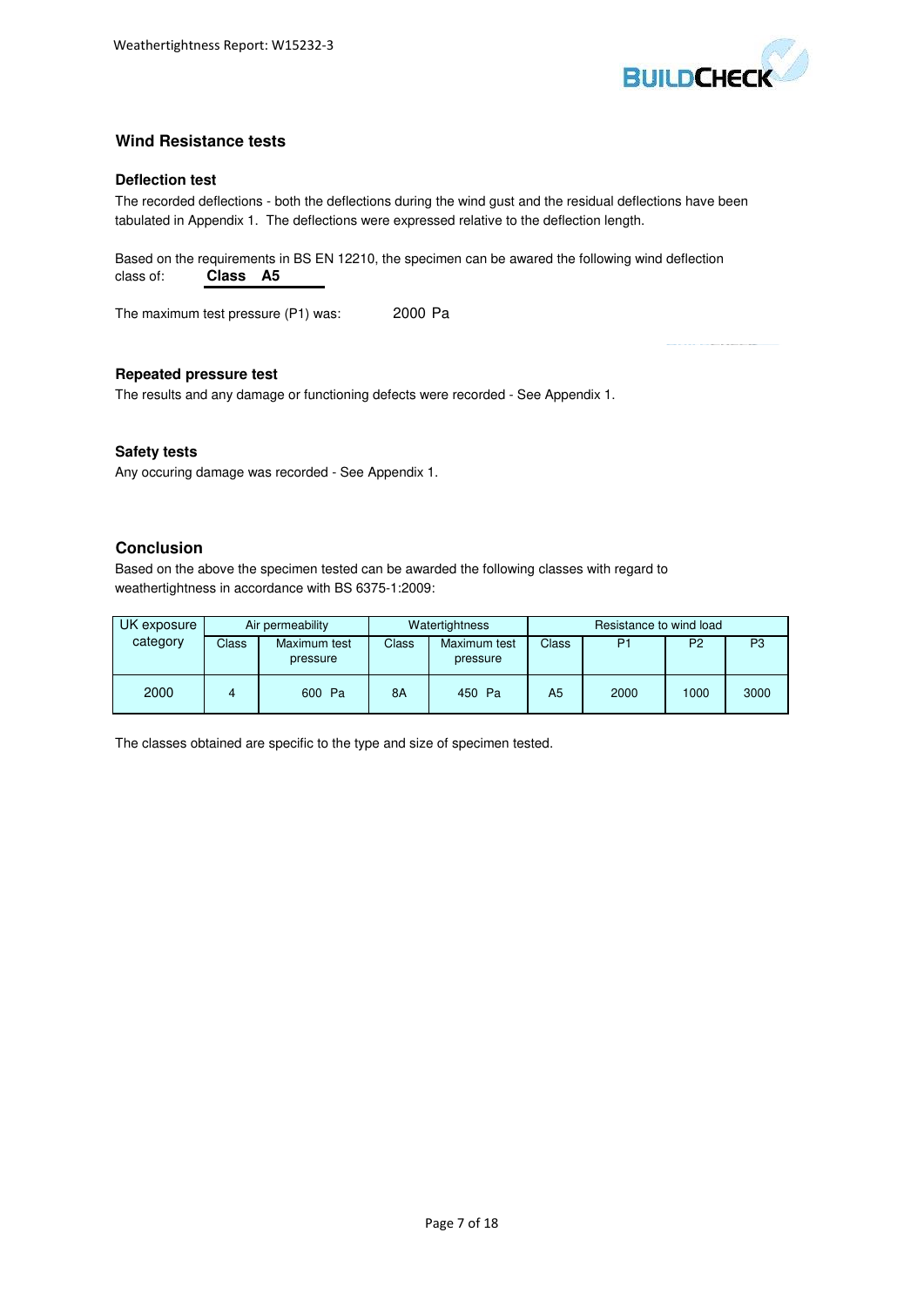

# **Appendix 1 - Test data**

# **Air permeability data**

| 1st test - positive pressure |                         |                       |                                         |                                   |                                             |  |  |  |
|------------------------------|-------------------------|-----------------------|-----------------------------------------|-----------------------------------|---------------------------------------------|--|--|--|
| Pressure                     | Chamber<br>permeability | Total<br>Permeability | Net perm,<br>adjusted for<br>conditions | Net permeability per<br>$m2$ area | Net permeability<br>per m opening<br>length |  |  |  |
| (Pa)                         | (m3/h)                  | (m3/h)                | (m3/h)                                  | (m3/h m2)                         | (m3/h m)                                    |  |  |  |
| 50                           | 3.7                     | 5.01                  | 1.26                                    | 0.58                              | 0.19                                        |  |  |  |
| 100                          | 5.76                    | 8.68                  | 2.82                                    | 1.30                              | 0.41                                        |  |  |  |
| 150                          | 7.66                    | 11.43                 | 3.63                                    | 1.68                              | 0.53                                        |  |  |  |
| 200                          | 9.44                    | 13.97                 | 4.37                                    | 2.02                              | 0.64                                        |  |  |  |
| 250                          | 11.01                   | 16.5                  | 5.29                                    | 2.45                              | 0.78                                        |  |  |  |
| 300                          | 12.52                   | 18.71                 | 5.97                                    | 2.76                              | 0.88                                        |  |  |  |
| 450                          | 16.9                    | 25.02                 | 7.83                                    | 3.62                              | 1.15                                        |  |  |  |
| 600                          | 21.9                    | 30.37                 | 8.17                                    | 3.78                              | 1.20                                        |  |  |  |

| 1st test - negative pressure |                         |                       |                                         |                                   |                                             |  |  |  |
|------------------------------|-------------------------|-----------------------|-----------------------------------------|-----------------------------------|---------------------------------------------|--|--|--|
| Pressure                     | Chamber<br>permeability | Total<br>Permeability | Net perm,<br>adjusted for<br>conditions | Net permeability per<br>$m2$ area | Net permeability<br>per m opening<br>length |  |  |  |
| (Pa)                         | (m3/h)                  | (m3/h)                | (m3/h)                                  | (m3/h m2)                         | (m3/h m)                                    |  |  |  |
| 50                           | 3.3                     | 5.24                  | 1.87                                    | 0.87                              | 0.28                                        |  |  |  |
| 100                          | 5.31                    | 8.12                  | 2.71                                    | 1.25                              | 0.40                                        |  |  |  |
| 150                          | 6.97                    | 10.8                  | 3.69                                    | 1.71                              | 0.54                                        |  |  |  |
| 200                          | 8.43                    | 13.01                 | 4.42                                    | 2.04                              | 0.65                                        |  |  |  |
| 250                          | 9.7                     | 15.35                 | 5.45                                    | 2.52                              | 0.80                                        |  |  |  |
| 300                          | 10.8                    | 16.62                 | 5.61                                    | 2.60                              | 0.83                                        |  |  |  |
| 450                          | 13.9                    | 21.11                 | 6.95                                    | 3.22                              | 1.02                                        |  |  |  |
| 600                          | 16.34                   | 24.27                 | 7.65                                    | 3.54                              | 1.12                                        |  |  |  |

| Average between positive and negative pressure -1st test |                                    |                                                    |                                                       |                                          |                  |                            |  |  |
|----------------------------------------------------------|------------------------------------|----------------------------------------------------|-------------------------------------------------------|------------------------------------------|------------------|----------------------------|--|--|
|                                                          | Positive pressure                  |                                                    |                                                       | Negative pressure                        | Mean             |                            |  |  |
| Air pressure                                             | Net Permeability<br>per $m^2$ area | <b>Net Permeability</b><br>per m opening<br>length | <b>Net</b><br>Permeability<br>per m <sup>2</sup> area | Net Permeability per<br>m opening length | Per<br>$m2$ area | Per m<br>opening<br>length |  |  |
| (Pa)                                                     | $(m^3/h \, m^2)$                   | $(m^3/h m)$                                        | $(m^3/h m^2)$                                         | $(m^3/h \, m)$                           | $(m^3/h \, m)$   | (m3/h m)                   |  |  |
| 50                                                       | 0.58                               | 0.19                                               | 0.87                                                  | 0.28                                     | 0.73             | 0.23                       |  |  |
| 100                                                      | 1.30                               | 0.41                                               | 1.25                                                  | 0.40                                     | 1.28             | 0.41                       |  |  |
| 150                                                      | 1.68                               | 0.53                                               | 1.71                                                  | 0.54                                     | 1.70             | 0.54                       |  |  |
| 200                                                      | 2.02                               | 0.64                                               | 2.04                                                  | 0.65                                     | 2.03             | 0.65                       |  |  |
| 250                                                      | 2.45                               | 0.78                                               | 2.52                                                  | 0.80                                     | 2.49             | 0.79                       |  |  |
| 300                                                      | 2.76                               | 0.88                                               | 2.60                                                  | 0.83                                     | 2.68             | 0.85                       |  |  |
| 450                                                      | 3.62                               | 1.15                                               | 3.22                                                  | 1.02                                     | 3.42             | 1.09                       |  |  |
| 600                                                      | 3.78                               | 1.20                                               | 3.54                                                  | 1.12                                     | 3.66             | 1.16                       |  |  |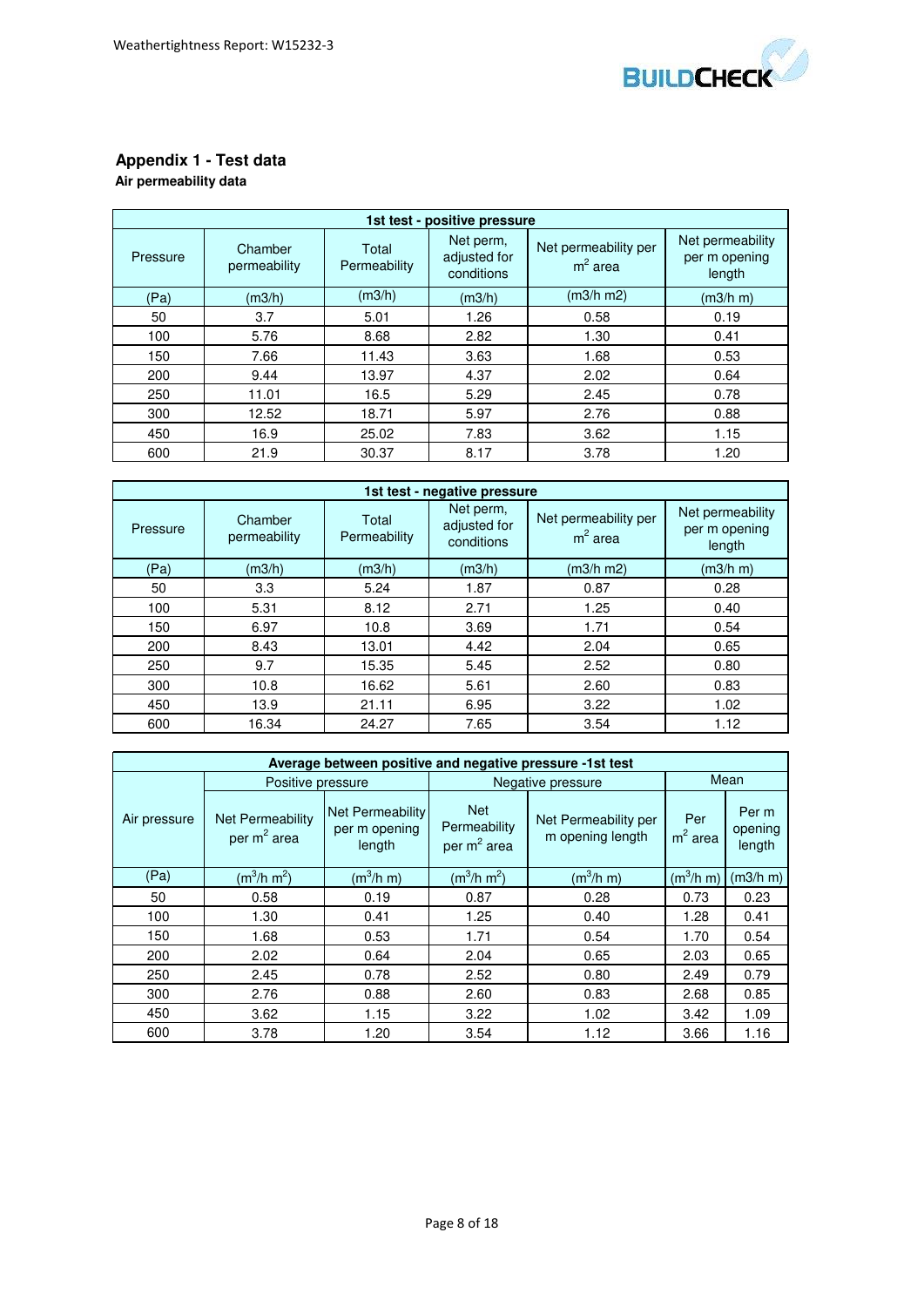

| 2nd test - positive pressure |                         |                       |                                         |                                   |                                             |  |  |  |
|------------------------------|-------------------------|-----------------------|-----------------------------------------|-----------------------------------|---------------------------------------------|--|--|--|
| Pressure                     | Chamber<br>permeability | Total<br>Permeability | Net perm,<br>adjusted for<br>conditions | Net permeability per<br>$m2$ area | Net permeability<br>per m opening<br>length |  |  |  |
| (Pa)                         | (m3/h)                  | (m3/h)                | (m3/h)                                  | (m3/h m2)                         | (m3/h m)                                    |  |  |  |
| 50                           | 2.84                    | 4.58                  | 1.68                                    | 0.78                              | 0.25                                        |  |  |  |
| 100                          | 4.52                    | 7.48                  | 2.85                                    | 1.32                              | 0.42                                        |  |  |  |
| 150                          | 5.96                    | 10.42                 | 4.30                                    | 1.99                              | 0.63                                        |  |  |  |
| 200                          | 7.13                    | 12.86                 | 5.52                                    | 2.56                              | 0.81                                        |  |  |  |
| 250                          | 8.16                    | 14.92                 | 6.52                                    | 3.02                              | 0.96                                        |  |  |  |
| 300                          | 9.25                    | 16.82                 | 7.30                                    | 3.38                              | 1.07                                        |  |  |  |
| 450                          | 12.72                   | 22.74                 | 9.66                                    | 4.47                              | 1.42                                        |  |  |  |
| 600                          | 14.67                   | 27.89                 | 12.75                                   | 5.90                              | 1.87                                        |  |  |  |

| 2nd test - negative pressure |                         |                       |                                         |                                   |                                             |  |  |  |
|------------------------------|-------------------------|-----------------------|-----------------------------------------|-----------------------------------|---------------------------------------------|--|--|--|
| Pressure                     | Chamber<br>permeability | Total<br>Permeability | Net perm,<br>adjusted for<br>conditions | Net permeability per<br>$m2$ area | Net permeability<br>per m opening<br>length |  |  |  |
| (Pa)                         | (m3/h)                  | (m3/h)                | (m3/h)                                  | (m3/h m2)                         | (m3/h m)                                    |  |  |  |
| 50                           | 2.96                    | 4.09                  | 1.09                                    | 0.50                              | 0.16                                        |  |  |  |
| 100                          | 4.66                    | 6.39                  | 1.67                                    | 0.77                              | 0.25                                        |  |  |  |
| 150                          | 6.16                    | 8.89                  | 2.63                                    | 1.22                              | 0.39                                        |  |  |  |
| 200                          | 7.43                    | 10.79                 | 3.24                                    | 1.50                              | 0.48                                        |  |  |  |
| 250                          | 8.41                    | 11.8                  | 3.27                                    | 1.51                              | 0.48                                        |  |  |  |
| 300                          | 9.62                    | 13.2                  | 3.45                                    | 1.60                              | 0.51                                        |  |  |  |
| 450                          | 12.07                   | 16.81                 | 4.57                                    | 2.12                              | 0.67                                        |  |  |  |
| 600                          | 14.5                    | 20.5                  | 5.78                                    | 2.68                              | 0.85                                        |  |  |  |

| Average between positive and negative pressure - 2nd test |                                             |                                             |                                                       |                                          |                       |                            |  |  |
|-----------------------------------------------------------|---------------------------------------------|---------------------------------------------|-------------------------------------------------------|------------------------------------------|-----------------------|----------------------------|--|--|
|                                                           | Positive pressure                           |                                             | Negative pressure                                     | Mean                                     |                       |                            |  |  |
| Pressure                                                  | Net Permeability<br>per m <sup>2</sup> area | Net Permeability<br>per m opening<br>length | <b>Net</b><br>Permeability<br>per m <sup>2</sup> area | Net Permeability per<br>m opening length | Per<br>$m2$ area      | Per m<br>opening<br>length |  |  |
| (Pa)                                                      | $(m^3/h \, m^2)$                            | $(m^3/h \, m)$                              | $(m^3/h m^2)$                                         | $(m^3/h m)$                              | (m <sup>3</sup> /h m) | (m3/h m)                   |  |  |
| 50                                                        | 0.78                                        | 0.25                                        | 0.50                                                  | 0.16                                     | 0.64                  | 0.20                       |  |  |
| 100                                                       | 1.32                                        | 0.42                                        | 0.77                                                  | 0.25                                     | 1.05                  | 0.33                       |  |  |
| 150                                                       | 1.99                                        | 0.63                                        | 1.22                                                  | 0.39                                     | 1.60                  | 0.51                       |  |  |
| 200                                                       | 2.56                                        | 0.81                                        | 1.50                                                  | 0.48                                     | 2.03                  | 0.64                       |  |  |
| 250                                                       | 3.02                                        | 0.96                                        | 1.51                                                  | 0.48                                     | 2.27                  | 0.72                       |  |  |
| 300                                                       | 3.38                                        | 1.07                                        | 1.60                                                  | 0.51                                     | 2.49                  | 0.79                       |  |  |
| 450                                                       | 4.47                                        | 1.42                                        | 2.12                                                  | 0.67                                     | 3.29                  | 1.05                       |  |  |
| 600                                                       | 5.90                                        | 1.87                                        | 2.68                                                  | 0.85                                     | 4.29                  | 1.36                       |  |  |
| Specimen area.                                            |                                             | $2.16$ m $2$                                | Specimen length of joint.                             | 6.8 <sub>m</sub>                         |                       |                            |  |  |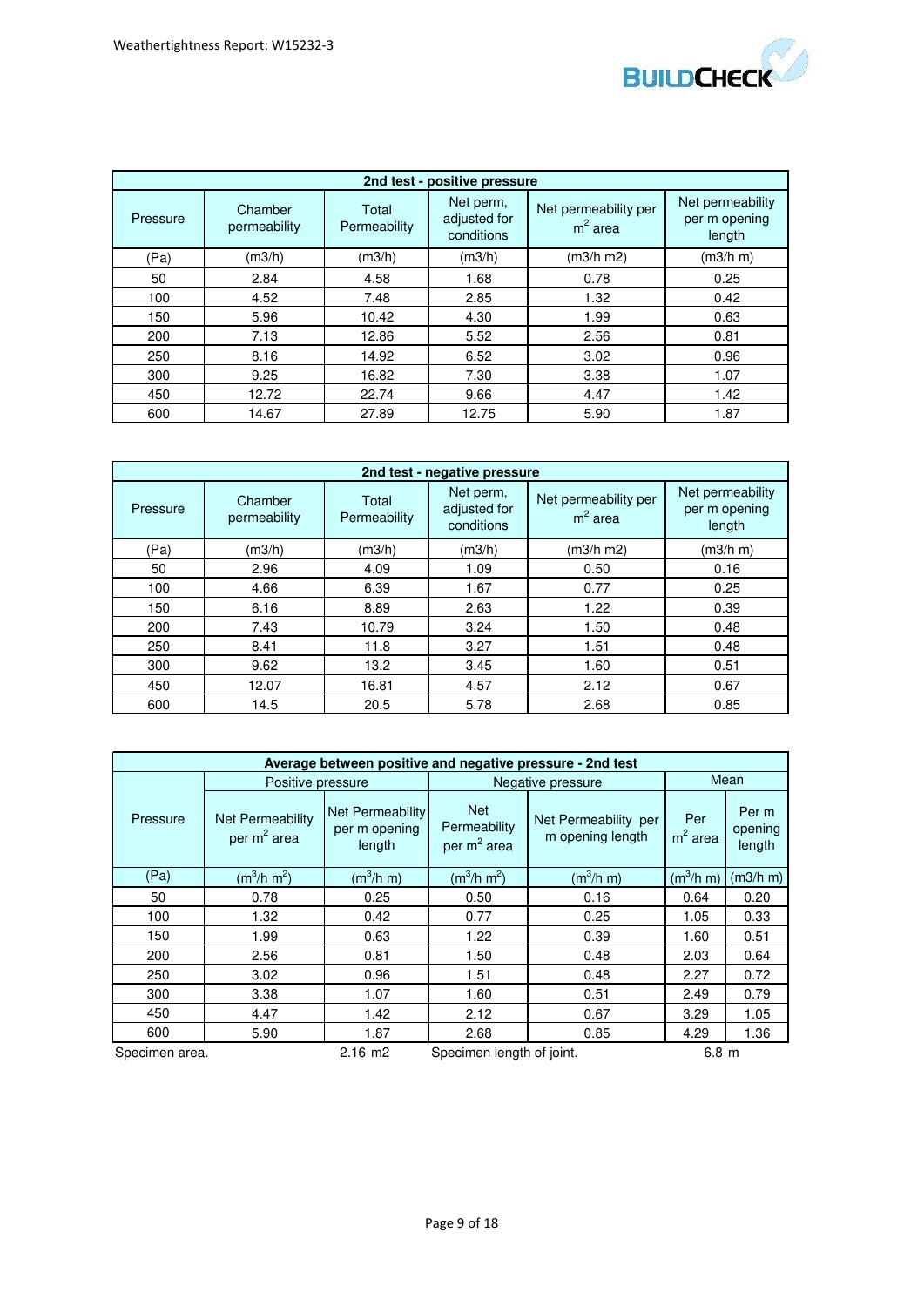

# **Air permeability graphs**



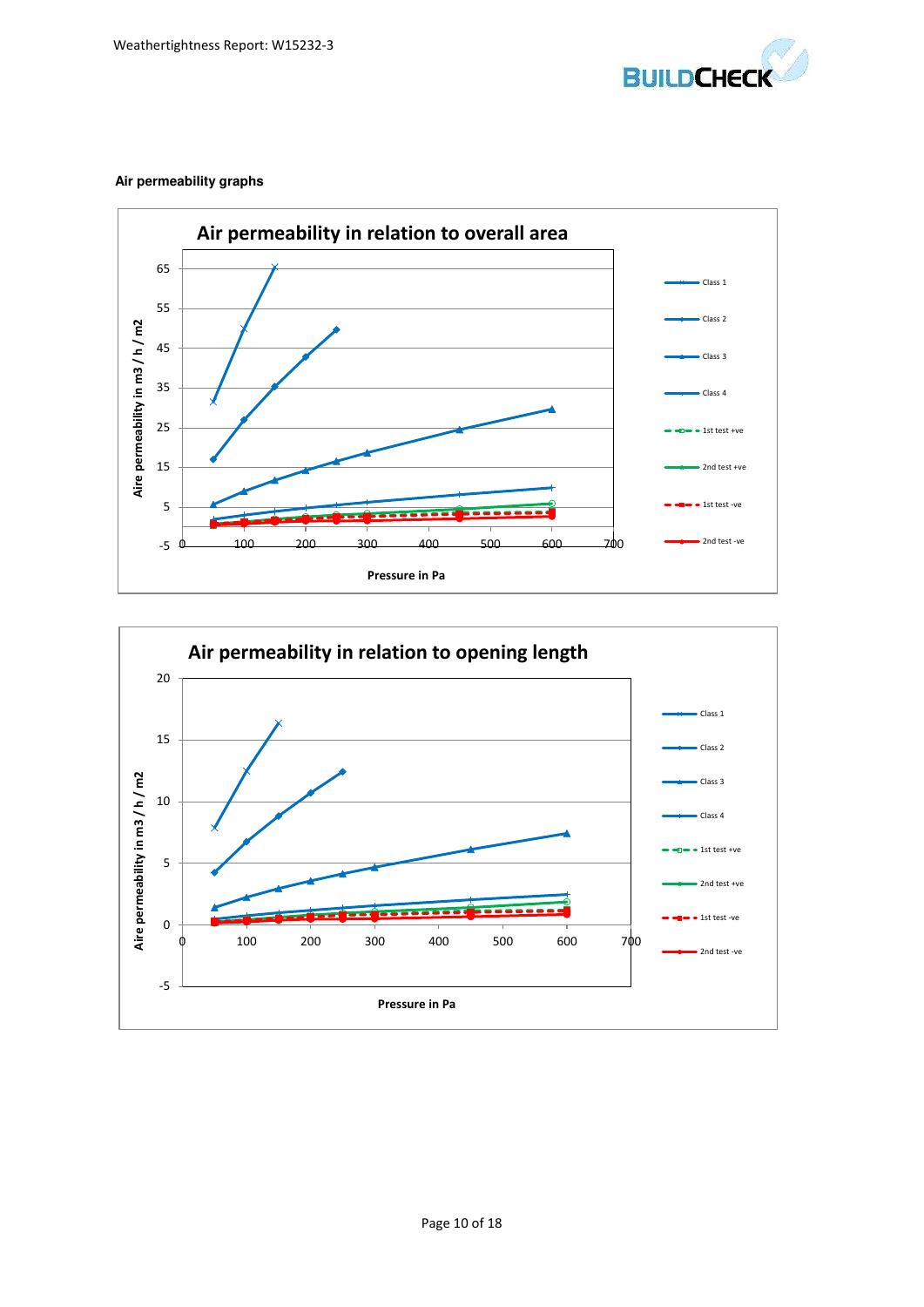



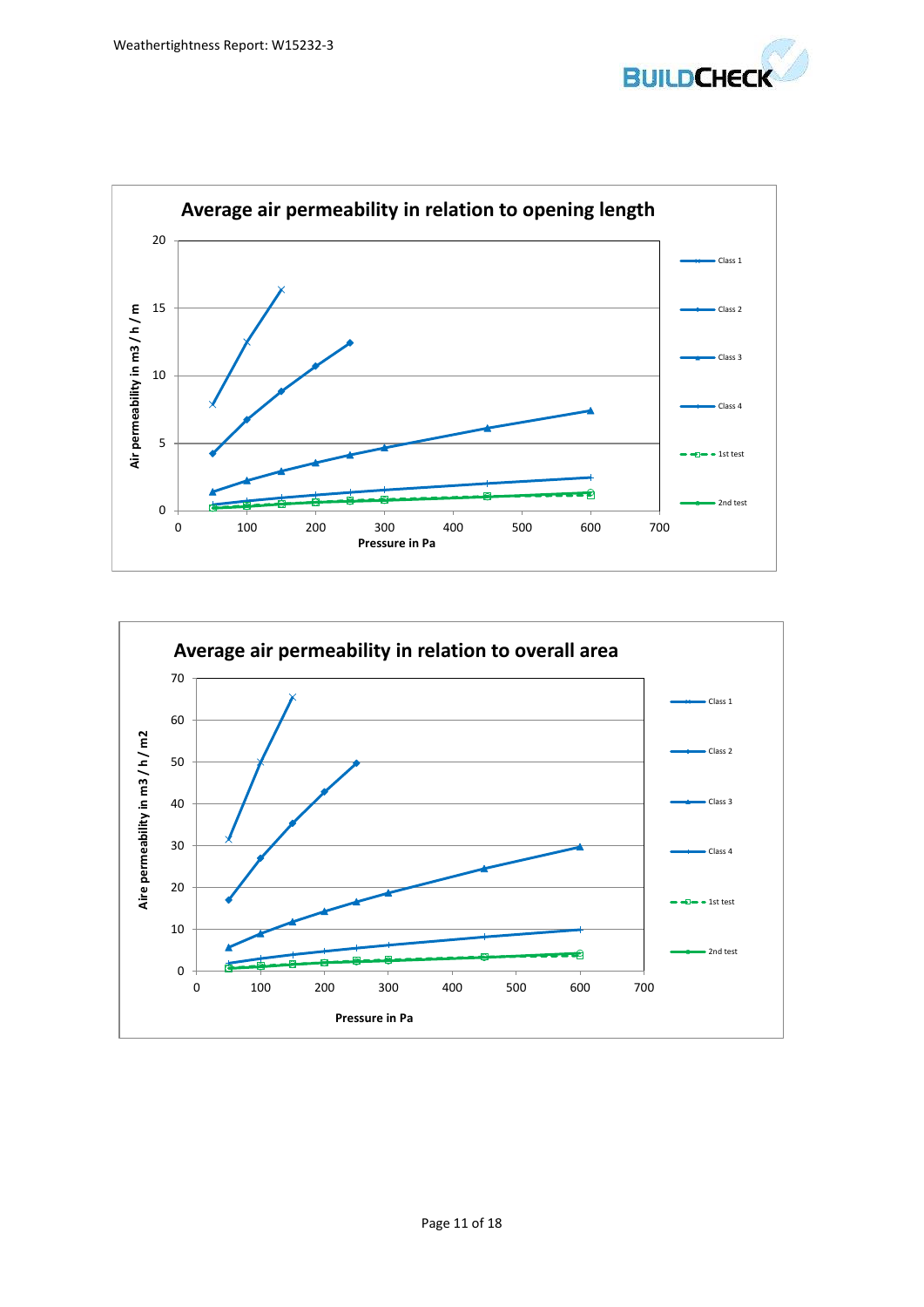

# **Watertightness data**

| Air pressure<br>(Pa) | Spray<br><b>Duration</b><br>(minutes) | Any penetration? | Position of<br>penetration 1) | Time of occurrence<br>(min:sec) |  |
|----------------------|---------------------------------------|------------------|-------------------------------|---------------------------------|--|
| 0                    | $15 + 1/-0$                           | Nil              | ---                           | ---                             |  |
| 50 $\pm$ 3           | $5 + 1/-0$                            | Nil              |                               | ---                             |  |
| $100 + 5$            | $5 + 1/-0$                            | Nil              |                               | ---                             |  |
| $150 + 8$            | $5 + 1/-0$                            | Nil              | ---                           | $\overline{a}$                  |  |
| $200 + 10$           | $5 + 1/-0$                            | Nil              | $---$                         | ---                             |  |
| $250 + 13$           | $5 + 1/-0$                            | Nil              | $---$                         | ---                             |  |
| $300 + 18$           | $5 + 1/-0$                            | Nil              | ---                           | $---$                           |  |
| $450 + 23$           | $5 + 1/-0$                            | Nil              | ---                           | ---                             |  |
| $600 + 30$           | $5 + 1/-0$                            | Yes              | bottom right corner           | 1 min 40 sec                    |  |

# **Drawing with water penetration points:**

Spraying Method A

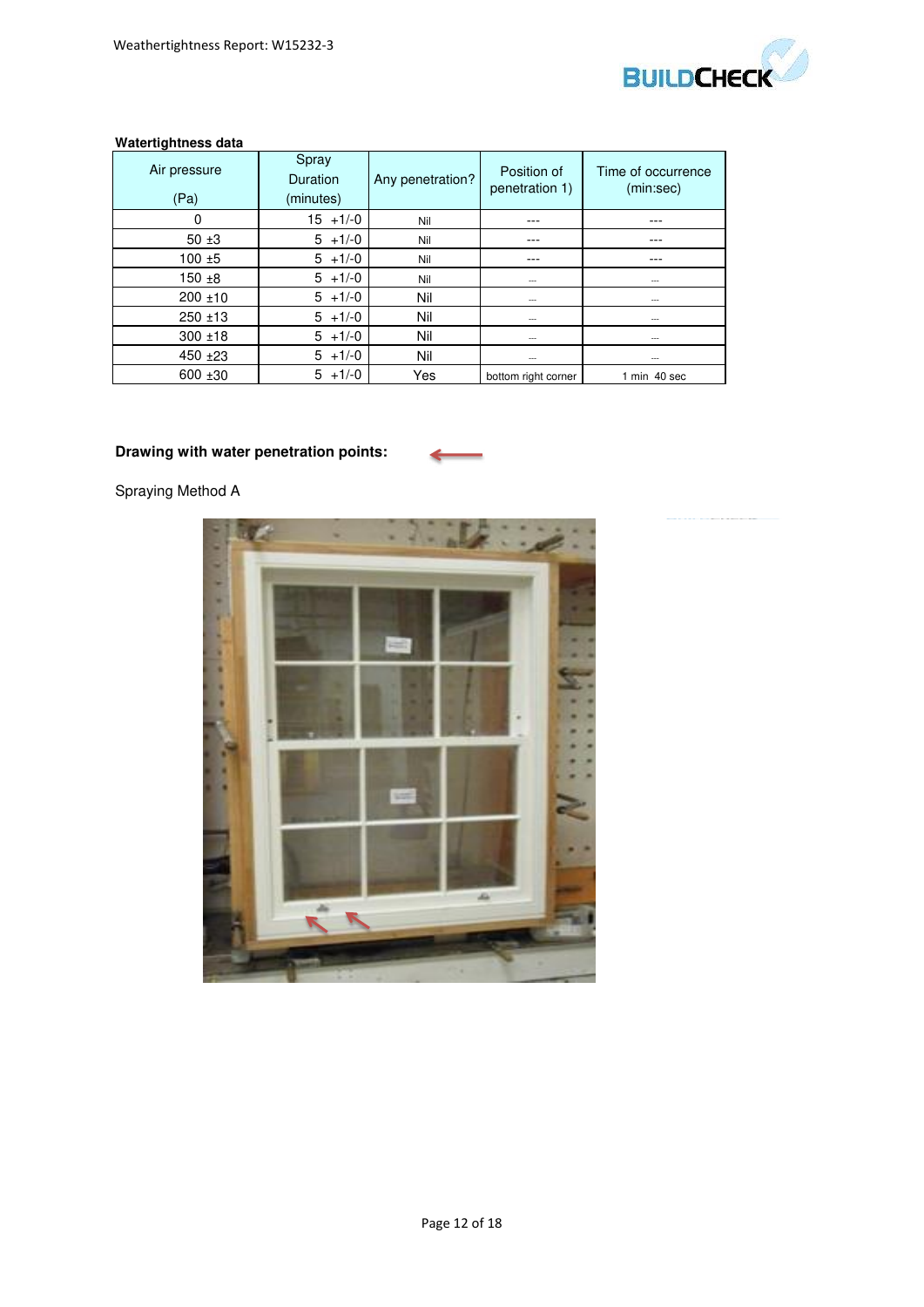

# **Wind deflection data**

# **Deflection Test: P1=** 2000 Pa

| Positive pressure :                      |                  |                  |                           |              |                |        |                    |  |
|------------------------------------------|------------------|------------------|---------------------------|--------------|----------------|--------|--------------------|--|
| Member measured<br>(markl<br>on drawing) |                  |                  | Dial Gauge readings in mm |              |                |        |                    |  |
|                                          |                  | Left<br>end      | Centre                    | Right<br>End | Net deflection | Length | Relative defection |  |
| 1320<br>3 pre-gusts of                   |                  | Pa carried out   |                           |              |                |        |                    |  |
|                                          | Dial Gauge ID    |                  | <b>WT05 WT06</b>          |              | <b>WT07</b>    |        |                    |  |
|                                          |                  | Pre-test reading | 25.75                     | 25.29        | 26.67          |        |                    |  |
|                                          | Max reading      |                  | 27.01                     | 28.47        | 27.82          |        | 1040               |  |
| Net gust reading                         |                  | 1.26             | 3.18                      | 1.15         | 1.975          |        | 1/527              |  |
|                                          | Residual reading |                  | 25.82                     | 25.92        | 26.71          |        |                    |  |

| Negative pressure:             |                  |                  |             |                           |              |                |        |                       |
|--------------------------------|------------------|------------------|-------------|---------------------------|--------------|----------------|--------|-----------------------|
|                                |                  |                  |             | Dial Gauge readings in mm |              |                |        |                       |
| Member measured<br>on drawing) |                  | (markl           | Left<br>End | Centre                    | Right<br>End | Net deflection | Length | Relative<br>defection |
| 1320<br>3 pre-gusts of         |                  | Pa carried out   |             |                           |              |                |        |                       |
|                                | Dial Gauge ID    |                  |             | <b>WT05 WT06</b>          | <b>WT07</b>  |                |        |                       |
|                                | Pre-test reading |                  | 24.04       | 24.67                     | 24.88        |                |        |                       |
|                                | Max reading      |                  | 22.52       | 22.12                     | 23.32        |                | 1860   |                       |
|                                |                  | Net gust reading | $-1.52$     | $-2.55$                   | $-1.56$      | $-1.01$        |        | $1/ -1842$            |
|                                |                  | Residual reading | 23.97       | 24.6                      | 24.8         |                |        |                       |

Worst case when considering both positive and negative pressure: 1/527

Minimum requirement: 1/ 150

PASS

=>

**Location of deflection reading points**

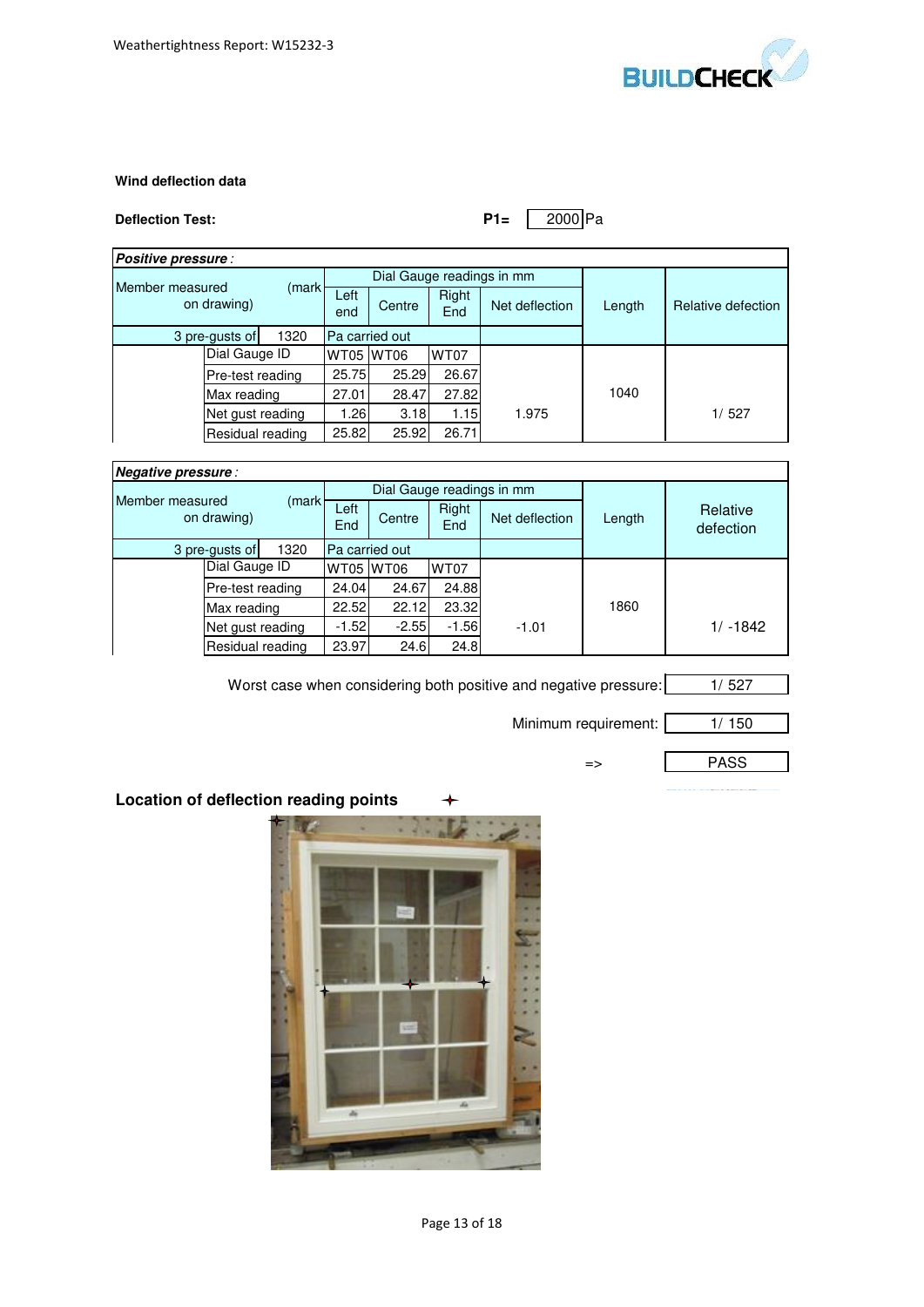

# **Cyclic wind and wind safety data**

| Cyclic test (repeated pressure):                                      | $P2 =$<br>lPa<br>1000        |
|-----------------------------------------------------------------------|------------------------------|
| 50 cycles at<br>Pa carried out<br>1000                                |                              |
| Any damage or function defects?                                       |                              |
| No defects                                                            |                              |
| <b>YES</b><br>Passed?<br>(yes/no)                                     |                              |
| Safety test:                                                          | $P3 =$<br><b>IPa</b><br>3000 |
|                                                                       |                              |
| 1 positive and 1 negative gust of                                     | 3000<br>Pa carried out       |
| Did the specimen remain closed and / or did any part become detached? |                              |
| Nodefects                                                             |                              |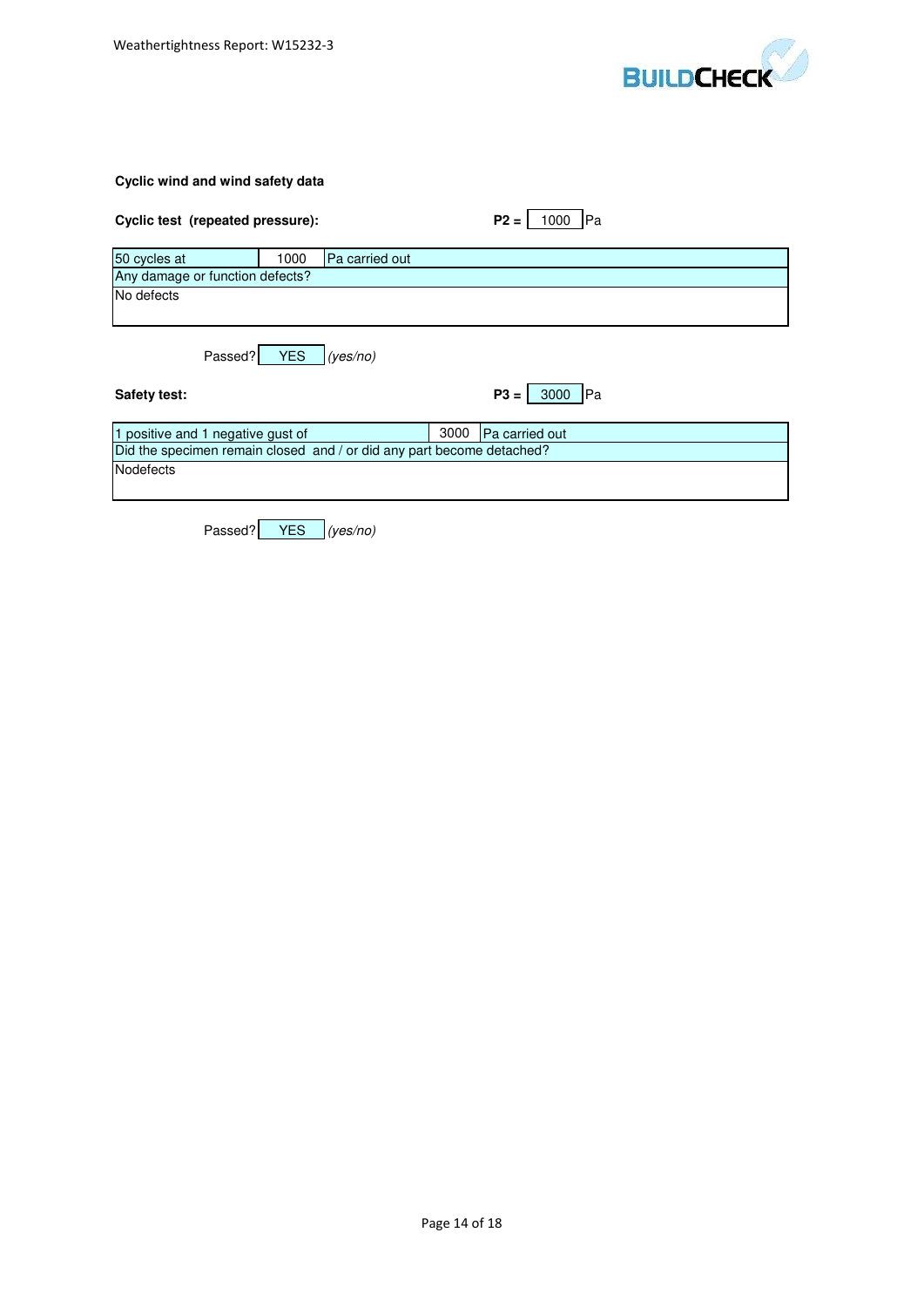

# **Appendix 2 - Product drawing**

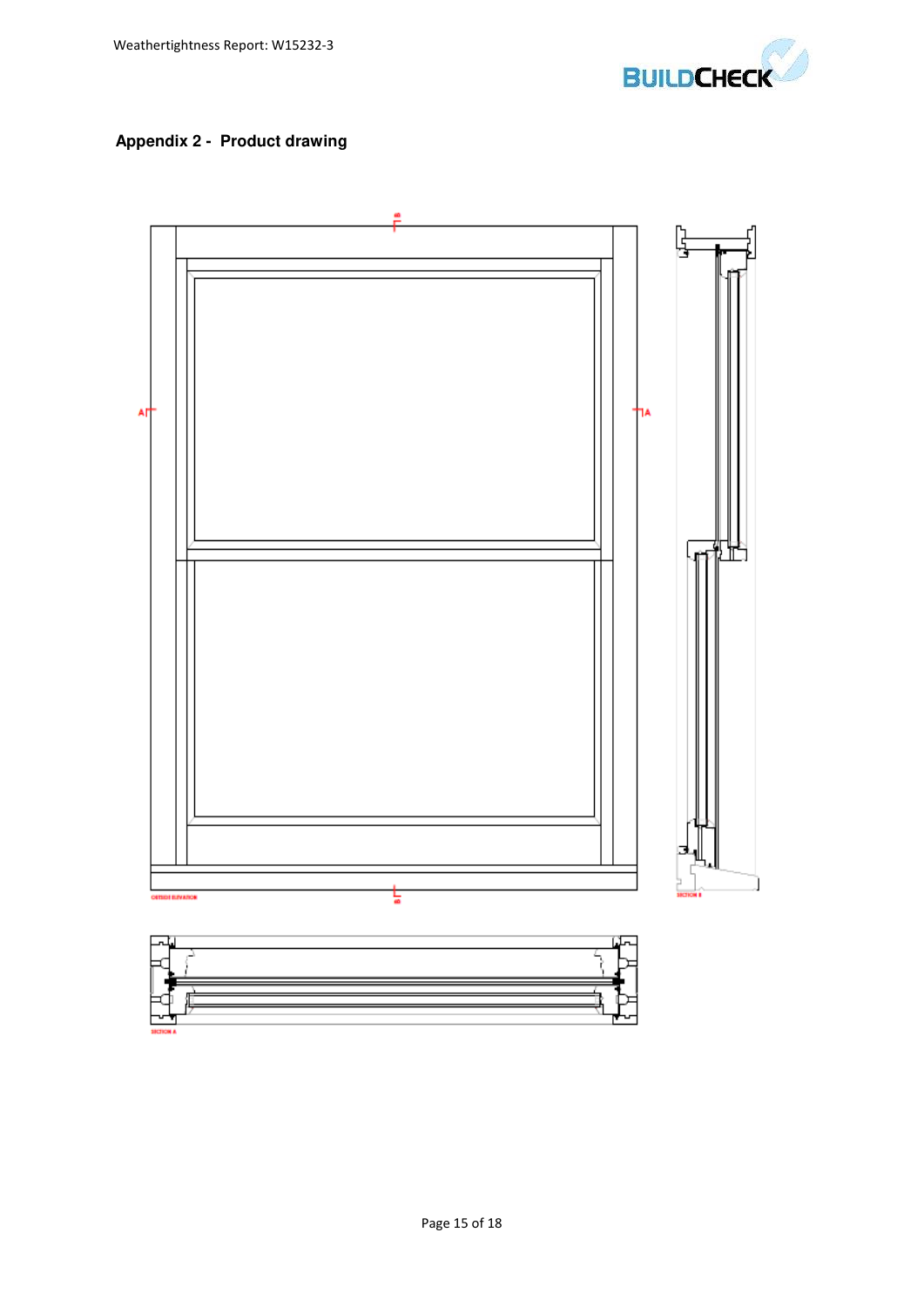

# **Appendix 3 - Test Procedure**

#### **General**

The tests were carried out on 20 - 07 - 2015.

On the day of testing the laboratory conditions were as follows:

| Temperature:          | 25.2 $^{\circ}$ C |
|-----------------------|-------------------|
| Relative Humidity:    | 49 % RH           |
| Atmospheric pressure: | 99.4 kPa          |

The tests were carried out in the following sequence as described in BS 6375-1:2009:

- 1 Air permeability of test chamber in accordance with BS EN 1026:2000
- 2 First air permeability test in accordance with BS EN 1026:2000
- 3 Water resistance test in accordance with BS EN 1027:2000
- 4 Deflection and cyclic wind resistance tests in accordance with BS EN 12211:2000
- 5 Second air permeability test in accordance with BS EN 1026:2000
- 6 Safety test in accordance with BS EN 12211:2000

#### **Installation**

At the request of Build Check the Client delivered the test specimen with a 50mm wide x 100mm deep sub-frame made of timber. The sub-frame was clamped to the front of the test chamber as shown in the photograph in the Appendices.

#### **Air permeability tests:**

Initially all opening joints / vents on the specimen was sealed in order to establish the chamber air permeability after which the process was repeated with the opening joints / vent being unsealed to establish the total air permeability.

pressure as follows: As required in BS 6375-1:2009 the air permeability tests were carried out for both positive and negative

With the chamber closed 3 pre-gusts of 660 Pa was applied.

The static air pressure on the specimen was then raised in steps of 50Pa until a pressure of 300Pa was reached, then in steps of 150 Pa until the maximum air pressure was reached. At each step the required airflow to maintain the pressure was recorded - see Appendix 1.

#### **Watertightness tests:**

The spray nozzles were set-up in the pattern described as spray method "A" in the standard and the spray rate for each nozzle was 8 l/min.

specimen was sprayed for 15 minutes with no added air pressure. All opening parts was opened and closed at least once before securing in closed position. Initially the

The air pressure on the specimen was then raised is steps of 50Pa until a pressure of 300Pa was reached, then in steps of 150 Pa until the maximum air pressure was reached. The pressure was maintained for 5 minutes +1/-0 minutes at each step.

Throughout the process the specimen was inspected and any occurring penetrations were recorded - see table and drawing in the Appendices.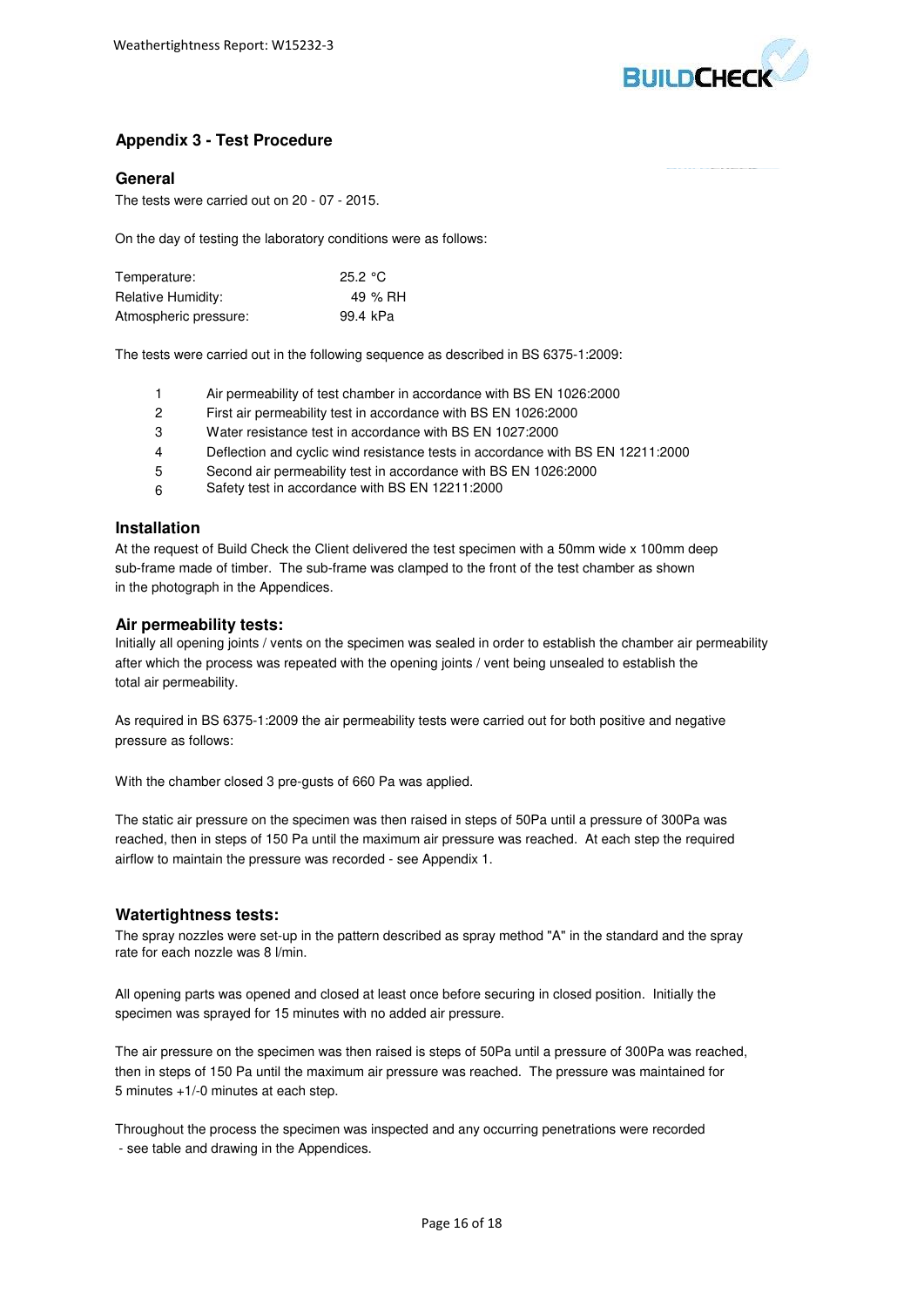

# **Wind Resistance tests**

#### **Deflection test**

Dial gauges were set-up to measure deflection at the points indicated on the drawing in the Appendices.

3 pregusts of 2200 Pa was applied. The time to reach the pressure was a minimum of 1 second and it was sustained for at least 3 seconds.

Following this all dial gauges were zeroed.

The test pressure (P1) of 2000 Pa was then applied at a rate not exceeding 100 Pa per second. This pressure was maintained for 30 seconds and the deflection was read and recorded, see Appendix 5.

The pressure was then reduced to 0 Pa at a rate not exceeding 100 Pa per second and the residual deflection was recorded after 60 seconds  $\pm$  5 seconds.

#### **Repeated pressure test**

The specimen was subjected to 50 cycles of one negative pressure gust and then one positive pressure gust. The variation from negative to positive took  $7 \pm 3$  seconds.

The pressure at each gust was 3000 Pa.

After completion of the 50 cycles, the moving parts of the specimen was opened and closed and any damage or functioning defects were recorded - See Appendices.

Prior to the safety test being carried out, a repeat air permeability test in accordance with BS EN 1026:2000 was carried out on the specimen to establish if the wind resistance tests have had an impact on the performance - see Appendices.

#### **Safety tests**

gust. The variation from negative to positive took  $7 \pm 3$  seconds and the pressure was maintained for 7 seconds ±3 seconds. The specimen was subjected to one cycle of one negative pressure gust and then one positive pressure

The pressure at each gust was 3000 Pa.

Following the safety test it was checked whether the test specimen remained closed and if any parts of the test specimen became detached this was recorded - See Appendices.